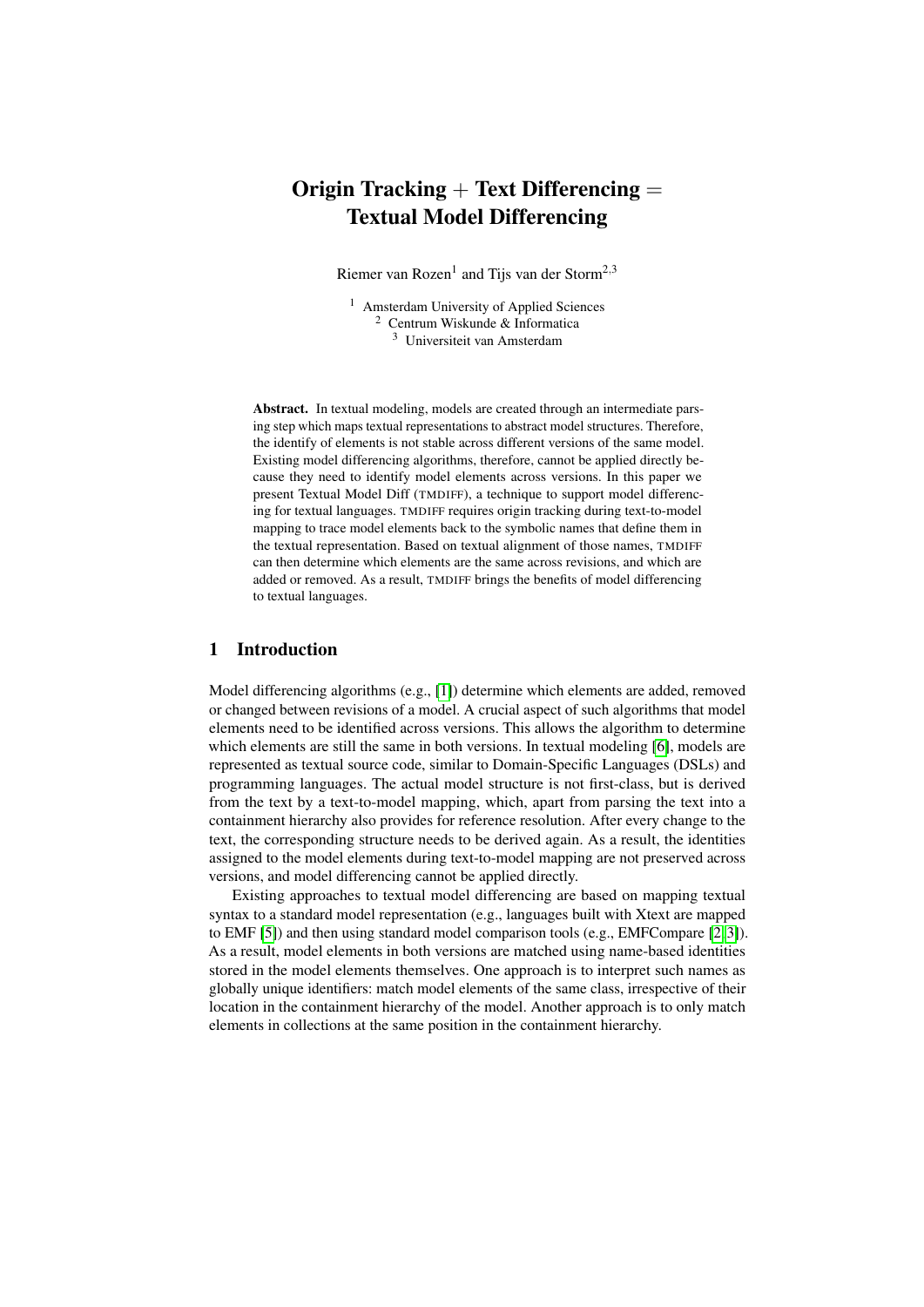Unfortunately, both approaches have their limitations. In the case of global names, the language cannot have scoping rules: it is impossible to have different model elements of the same class with the same name. On the other hand, matching names relative to the containment hierarchy entails that scoping rules must obey the containment hierarchy, which limits flexibility.

In this paper we present TMDIFF, a language-parametric technique for model differencing of textual languages which does support languages with complex scoping rules, but at the same time is agnostic of the model containment hierarchy. As a result, different elements with the same name, but in different scopes can still be identified. TMDIFF is based on two key techniques:

- Origin tracking. In order to map model element identities back to the source, we assume that the text-to-model mapping applies origin tracking [\[7,](#page-14-2) [19\]](#page-14-3). Origin tracking induces an *origin relation* which relates source locations of definitions to (opaque) model identities. Each semantic model element can be traced back to its defining name in the textual source, and each defining name can be traced forward to its corresponding model element.
- Text Differencing. TMDIFF identifies model elements by textually aligning definition names between two versions of a model using traditional text differencing techniques (e.g., [\[11\]](#page-14-4)). When two names in the textual representations of two models are aligned, they are assumed to represent the "same" model element in both models. In combination with the origin relation this allows TMDIFF to identify the corresponding model elements as well.

The resulting identification of model elements can be passed to standard model differencing algorithms, such as the one by Alanen and Porres [\[1\]](#page-13-0).

TMDIFF enjoys the important benefit that it is fully language parametric. TMDIFF works irrespective of the specific binding semantics and scoping rules of a textual modeling language. In other words, how the textual representation is mapped to model structure is irrelevant. The only requirement is that semantic model elements are introduced using symbolic names, and that the text-to-model mapping performs origin tracking.

The contributions of this paper are summarized as follows:

- We explore how textual differencing can be used to match model elements based on origin tracking information.
- We provide a detailed description of TMDIFF, including a prototype implementation.
- The feasibility of the approach is illustrated by applying TMDIFF in the context of a realistic, independently developed DSL.

### 2 Overview

Here we introduce textual model differencing using a simple motivating example that is used as a running example throughout the paper. Figure [1](#page-2-0) shows a state machine model for controlling doors. It is both represented as text (left) and as object diagram (right). A state machine has a name and contains a number of state declarations. Each state declaration contains zero or more transitions. A transition fires on an event, and then transfers control to a new state.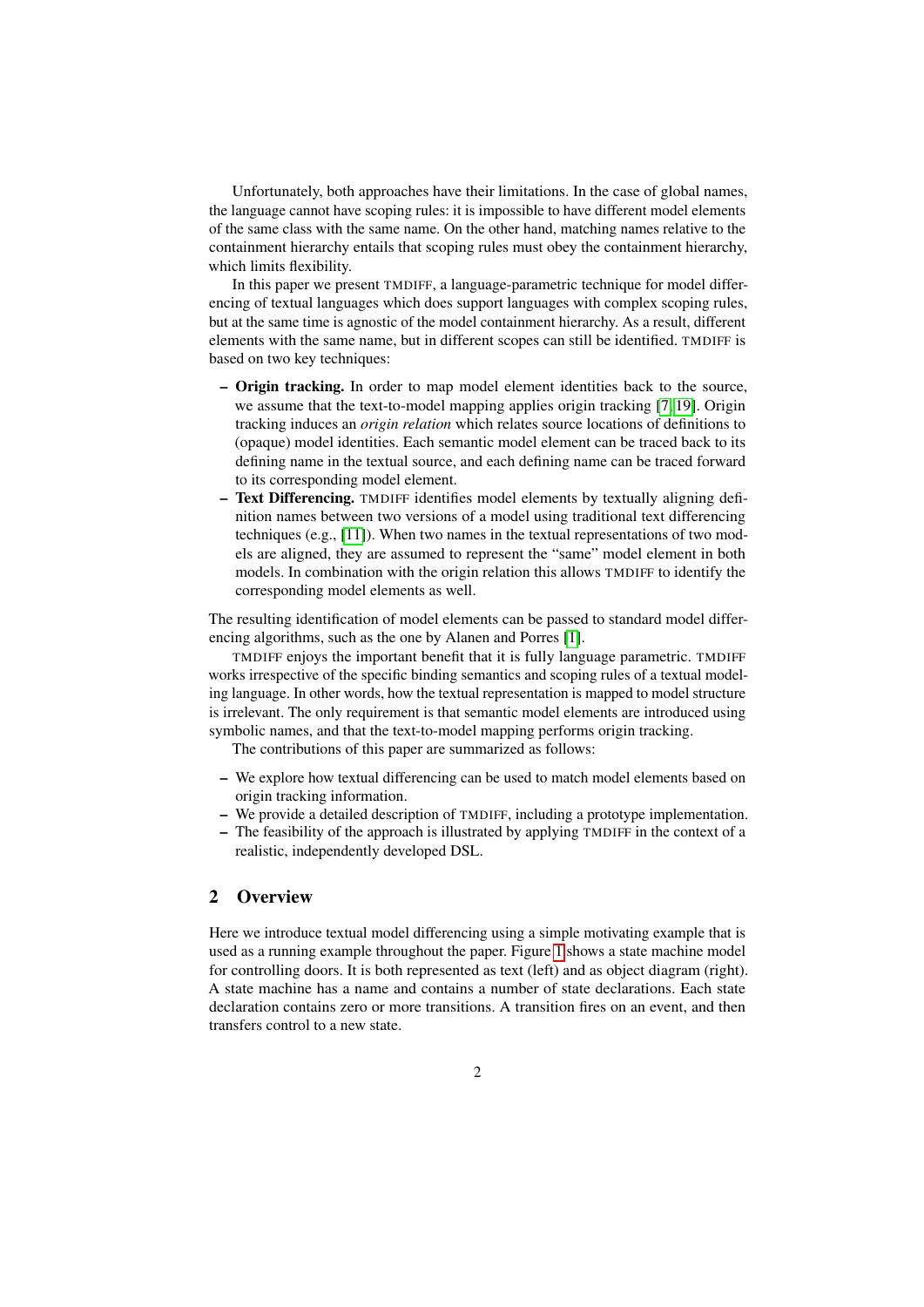<span id="page-2-0"></span>

Fig. 1: *Doors*<sub>1</sub>: a simple textual representation of a state machine and its model.

The symbolic names that *define* entities are annotated with unique labels *dn*. These labels capture *source locations* of names. That is, a name occurrence is identified with its line and column number and/or character offset<sup>[4](#page-2-1)</sup>. Since identifiers can never overlap, labels are guaranteed to be unique, and the actual name corresponding to label can be easily retrieved from the source text itself. For instance, the machine itself is labeled *d*1, and both states closed and opened are labeled  $d_2$  and  $d_3$  respectively.

The labels are typically the result of *name analysis* (or reference resolution), which distinguishes definition occurrences of names from use occurrences of names according to the specific scoping rules of the language. For the purpose of this paper it is immaterial how this name analysis is implemented, or what kind of scoping rules are applied. The important aspect is to know which name occurrences represent definitions of elements in the model.

By propagating the source locations  $(d_i)$  to the fully resolved model, symbolic names can be linked to model elements and vice versa. On the right of Fig. [1,](#page-2-0) we have used the labels themselves as object identities in the object model. Note that the anonymous Transition objects lack such labels. In this case, the objects do not have an identity, and the difference algorithm will perform structural differencing (e.g., [\[20\]](#page-14-5)), instead of semantic, model-based differencing [\[1\]](#page-13-0).

Figure [2](#page-3-0) shows two additional versions of the state machine of Fig. [1.](#page-2-0) First the machine is extended with a locked state in *Doors*<sup>2</sup> (Fig. [2a](#page-3-0)). Second, *Doors*<sup>3</sup> (Fig. [2c](#page-3-0)), shows a grouping feature of the language: the locked state is part of the locking group. The grouping construct acts as a scope: it allows different states with the same name to coexist in the same state machine model.

Looking at the labels in Fig. [1](#page-2-0) and [2,](#page-3-0) however, one may observe that the labels used in each version are disjoint. For instance, even though the defining name occurrences of the machine doors and state closed occur at the exact same location in *Doors*<sup>2</sup> and *Doors*3, this is an accidental artifact of how the source code is formatted. Case in point is the name locked, which now has moved down because of the addition of the group construct.

<span id="page-2-1"></span><sup>4</sup> For the sake of presentation, we use the abstract labels *d<sup>i</sup>* for the rest of the paper, but keep in mind that they represent source locations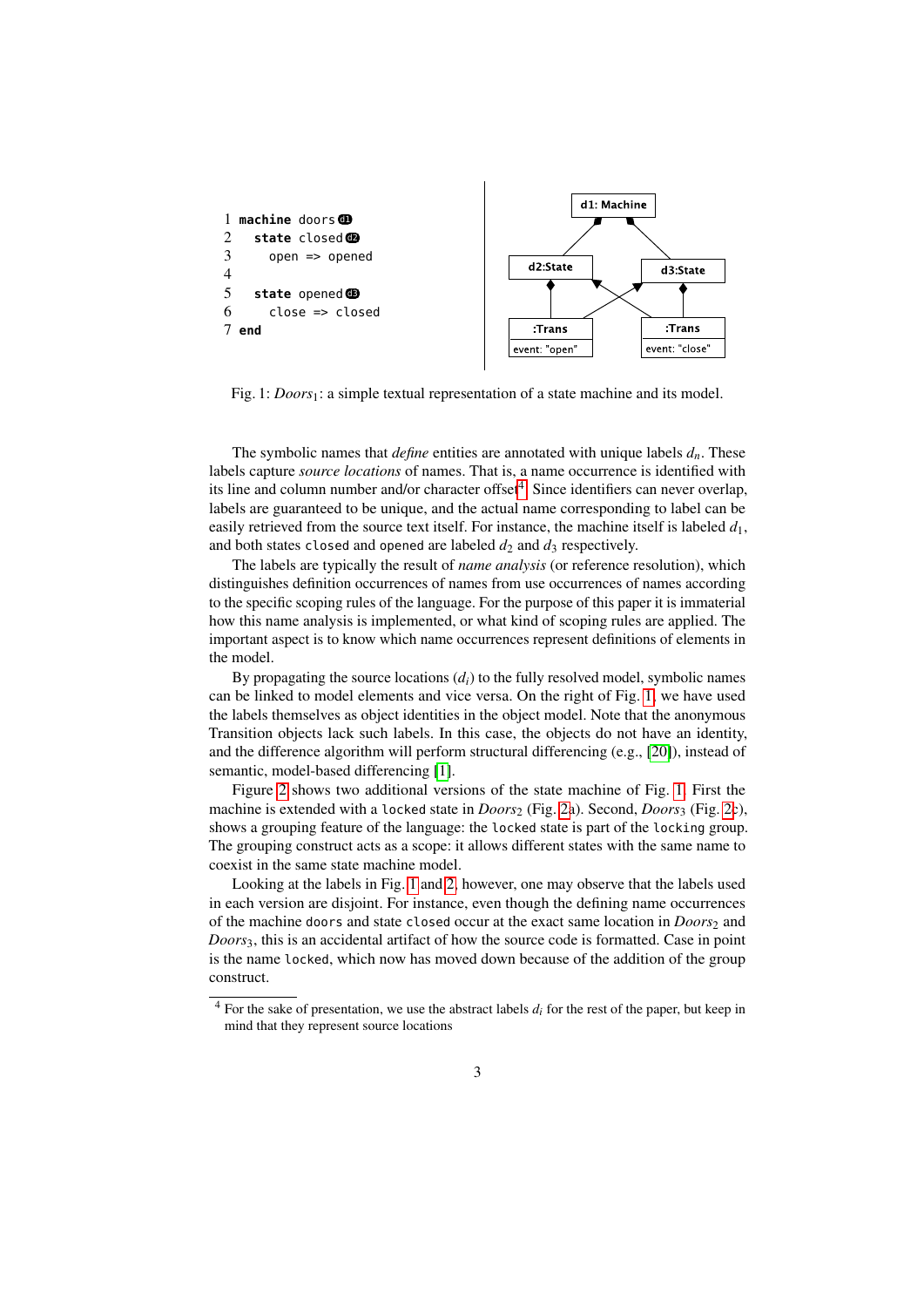<span id="page-3-0"></span>

|                    |                                                                           | machine doors <b>CB</b>                                                                                                    |
|--------------------|---------------------------------------------------------------------------|----------------------------------------------------------------------------------------------------------------------------|
|                    | machine doors CD                                                          | $\mathcal{D}_{\cdot}$<br>state closed CD                                                                                   |
| 2<br>3<br>4<br>5   | state closed <b>GD</b><br>$open \Rightarrow opened$<br>$lock$ => $locked$ | 3<br>$open \Rightarrow opened$<br>4<br>lock => locking.locked<br>5                                                         |
| 6<br>7             | state opened CD<br>$close \Rightarrow closed$                             | 6<br>state opened CID<br>7<br>$close \Rightarrow close$<br>8                                                               |
| 8<br>9<br>10<br>11 | state locked <b>to</b><br>$unlock \Rightarrow closed$<br>$12$ end         | 9<br>locking $\mathbf{CD}$ {<br>10<br>state locked <b>GD</b><br>11<br>$unlock \Rightarrow closed$<br>12<br>- }<br>$13$ end |
|                    | (a) <i>Doors</i> ?                                                        | Doors3                                                                                                                     |

<span id="page-3-1"></span>Fig. 2: Two new versions of the simple state machine model *Doors*1.



Fig. 3: Identifying model elements in  $m_1$  and  $m_2$  through origin tracking and alignment of textual names.

The source locations, therefore, cannot be used as (stable) identities to used during model differencing. The approach taken by TMDIFF involves determining added and removed definitions by aligning the textual occurrences of defining names (i.e. labels *di*). Based on the origin tracking between the textual source and the actual model it then becomes possible to identify which model elements have survived changing the source text.

This high-level approach is visualized in Fig. [3.](#page-3-1)  $src_1$  and  $src_2$  represent the source code of two revisions of a model. Each of these textual representations is mapped to a proper model,  $m_1$  and  $m_2$  respectively. Mapping text to a model induces origin relations,  $origin_1$  and  $origin_2$ , mapping model elements back to the source locations of their defining names in *src*<sup>1</sup> and *src*<sup>2</sup> respectively. By then aligning these names between *src*<sup>1</sup> and *src*2, the elements themselves can be identified via the respective origin relations.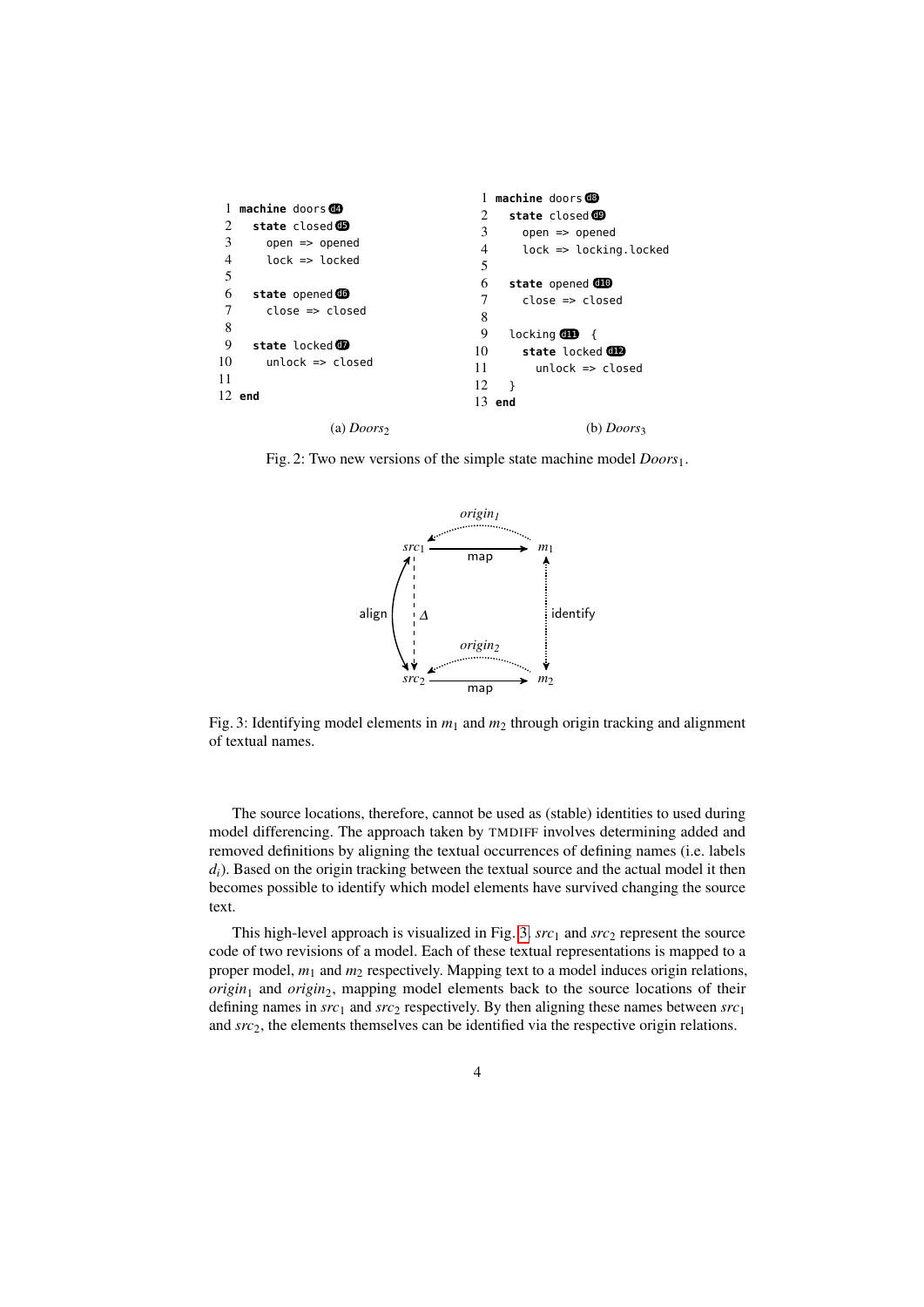<span id="page-4-1"></span>

| --- a/doors1.sl     | --- a/doors2.sl<br>  +++ b/doors3.sl |  |  |  |
|---------------------|--------------------------------------|--|--|--|
| +++ b/doors2.sl     | $@@ -4 +4$                           |  |  |  |
| $(0, 0, -3, 0, +4)$ | - lock => locked                     |  |  |  |
| + lock => locked    | $+$ lock => locking.locked           |  |  |  |
| $@@-6,0+8,3$        | $@@-8,0+9$                           |  |  |  |
| state locked        | + locking {                          |  |  |  |
| unlock => closed    | $@@-10,0+12$                         |  |  |  |

Fig. 4: Textual diff between *Doors*<sub>1</sub> and *Doors*<sub>2</sub>, and *Doors*<sub>2</sub> and *Doors*<sub>3</sub><sup>[5](#page-4-0)</sup>.

```
create State d7
d7 = State("locked",[Trans("unlock",d2)])
d2.out[1] = Trans("lock", d7)
d1.states[2] = d7(a) tmdiff Doors1 Doors2
                                            create Group d11
                                            d11 = Group("locking",[d7])
                                            remove d4.states[2]
                                            d4.states[2] = d11(b) tmdiff Doors2 Doors3
```
Fig. 5: TMDIFF differences between *Doors*<sub>*i*</sub> and *Doors*<sub>*i*+1</sub> (*i*  $\in$  1,..,2)

TMDIFF aligns textual names by interpreting the output of a textual diff algorithm on the model source code. The diffs between *Doors*<sup>1</sup> and *Doors*2, and *Doors*<sup>2</sup> and *Doors*<sup>3</sup> is shown in Fig. [4.](#page-4-1) As can be seen, the diffs show for each line whether it was added ("+") or removed (" $\cdot$ "). By looking at the line number of the definition labels  $d_i$  it becomes possible to determine whether the associated model element was added or removed.

For instance, the new locked state was introduced in *Doors*2. This can be observed from the fact that the diff on the left of Fig. [4](#page-4-1) shows that the name "locked" is on a line marked as added. Since the names doors, closed and opened occur on unchanged lines, TMDIFF will identify the corresponding model elements (the machine, and the 2 states) in *Doors*<sup>1</sup> and *Doors*2. Similarly, the diff between *Doors*<sup>2</sup> and *Doors*<sup>3</sup> shows that only the group locking was introduced. All other entities have remained the same, even the locked state, which has moved into the group locking.

With the identification of model elements in place, TMDIFF applies a variant of the standard model differencing introduced in [\[1\]](#page-13-0). Hence, TMDIFF deltas are imperative edit scripts that consist of edit operations on the model. Edit operations include creating and removing of nodes, assigning fields, and inserting or removing elements from collectionvalued properties. Figure [5](#page-4-2) shows the TMDIFF edit scripts computed between *Doors*<sup>1</sup> and *Doors*<sup>2</sup> (a), and *Doors*<sup>2</sup> and *Doors*<sup>3</sup> (b). The edit scripts use the definition labels *d<sup>n</sup>* as node identities.

The edit script shown in Fig. [5a](#page-4-2) captures the difference between source version *Doors*<sub>1</sub> and target version *Doors*<sub>2</sub>. It begins with the creation of a new state  $d_7$ . On the following line  $d_7$  is initialized with its name (locked) and a fresh collection of transitions.

<span id="page-4-0"></span> $5$  The diffs are computed by the diff tool included with the git version control system. We used the following invocation: git diff --no-index --patience --ignore-space-change --ignore-blank-lines --ignore-space-at-eol -U0 <old> <new>.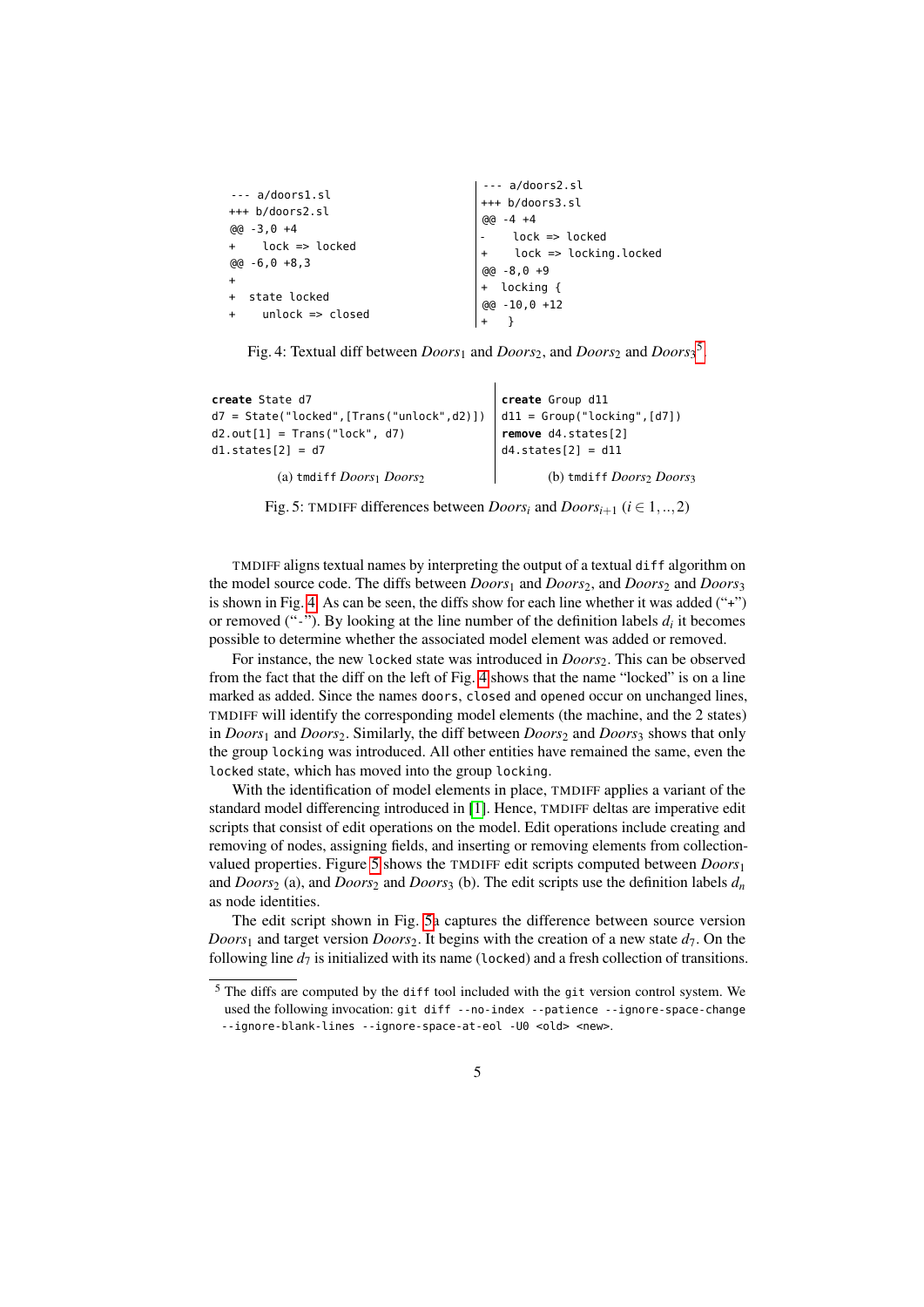```
list[Operation] tmDiff(str src<sub>1</sub>, str src<sub>2</sub>, obj m_1, obj m_2) {
 \langle A, D, M \rangle = \text{match}(src_1, src_2, m_1, m_2)\Delta = [ new Create(d_a, d_a.class) | d_a \leftarrow A ]
 M' = M + \{ \langle d_a, d_a \rangle | d_a \leftarrow A \}\Delta += [ new SetTree(d_a, \text{ build}(d_a, M')) \mid d_a \leftarrow A ]
 for (<i>d</i><sub>1</sub>, <i>d</i><sub>2</sub>) > \leftarrow M\Delta += diffNodes(d_1, d_1, d_2, [], M')
 \Delta += [ new Delete(d_d) | d_d \leftarrow D ]
 return ∆
}
```
Fig. 6: TMDIFF

The transitions are *contained* by the state, so they are created anonymously (without identity). Note that the created transition contains a (cross-)reference to state  $d_2$ . The next step is to add a new transition to the out field of state *d*<sup>2</sup> (which is preserved from *Doors*<sub>1</sub>). The target state of this transition is the new state  $d_7$ . Finally, state  $d_7$  is inserted at index 2 of the collection of states of the machine  $d_1$  in *Doors*<sub>1</sub>.

The edit script introducing the grouping construct locking between *Doors*<sub>2</sub> and *Doors*<sub>3</sub> is shown in Fig. [5b](#page-4-2). The first step is the creation of a new group  $d_{11}$ . It is initialized with the name "locking". The set of nested states is initialized to contain state  $d_7$  which already existed in *Doors*<sub>2</sub>. Finally, the state with index 2 is removed from the machine  $d_4$  in *Doors*<sub>3</sub>, and then replaced by the new group  $d_{11}$ .

In this section we have introduced the basic approach of TMDIFF using the state machine example. The next section presents TMDIFF in more detail.

### 3 TMDIFF in More Detail

#### 3.1 Top-level Algorithm

Figure [6](#page-5-0) shows the TMDIFF algorithm in high-level pseudo code. Input to the algorithm are the source texts of the models (*src*1, *src*2), and the models themselves (*m*1, *m*2). The first step is identifying model elements of  $m_1$  to elements in  $m_2$  using the matching technique introduced above. The match function is further described in the next sub section (Section [3.2\)](#page-6-0).

Based on the matching returned by match, TMDIFF first generates global Create operations for nodes that are in the *A* set. After these operations are created, the matching  $M$  is "completed" into  $M'$ , by mapping every added object to itself. This ensures that reverse lookups in  $M'$  for elements in  $m_2$  will always be defined. Each entity just created is initialized by generating SetTree operations which reconstruct the containment hierarchy for each element  $d_a$  using the build function. The function diffNodes then computes the difference between each pair of nodes originally identified in  $M$ . The edit operations will be anchored at object  $d_1$  (first argument). As a result, diffNodes produces edits on "old" entities, if possible. Finally, the nodes that have been deleted from  $m_1$  result in global Delete actions.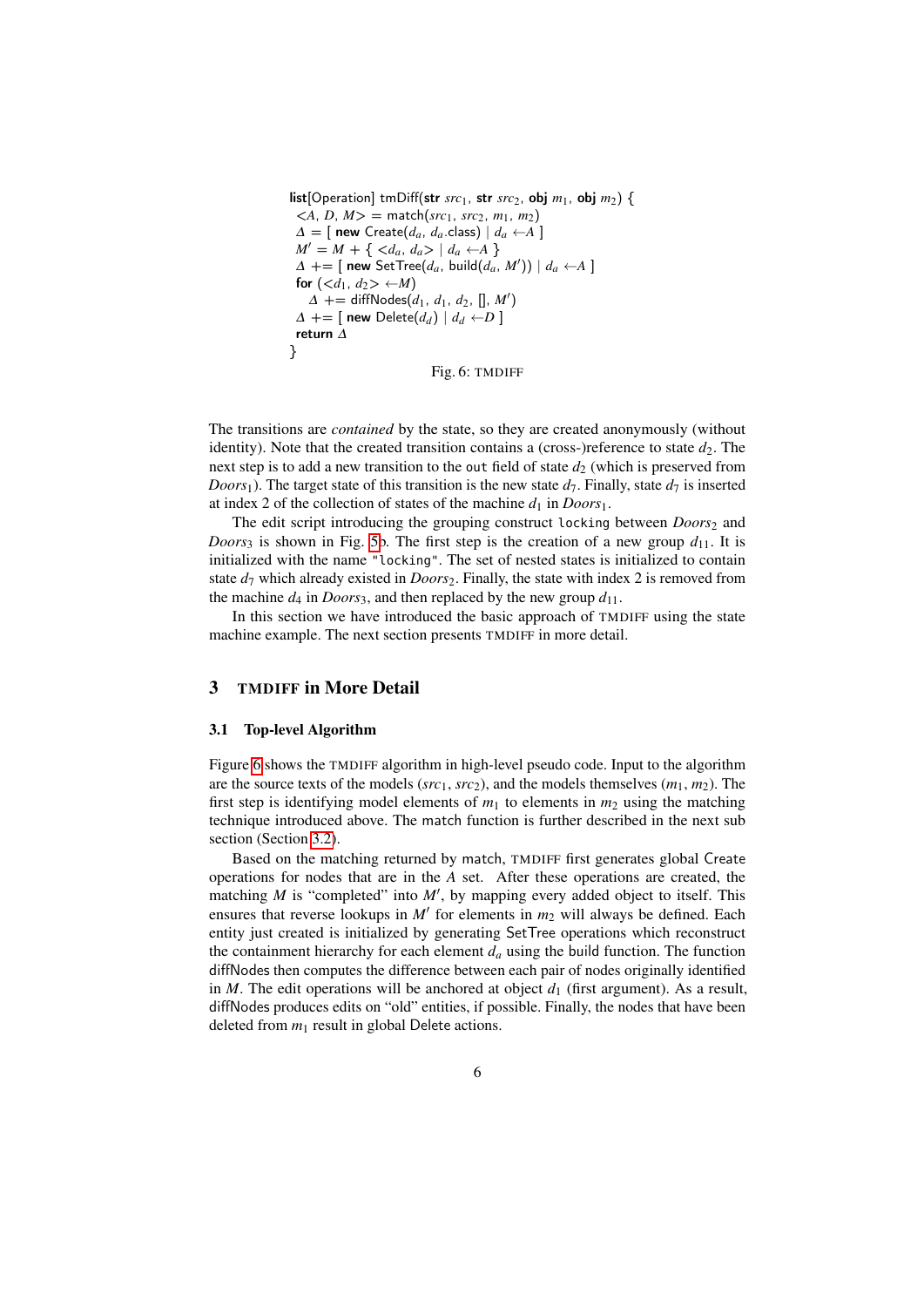```
Matching match(str src_1, str src_2, obj m_1, obj m_2) {
  P_1 = project(m_1)
  P_2 = project(m_2)
  \langle L_{add}, L_{del} \rangle = split(diff(src<sub>1</sub>, src<sub>2</sub>))
  i = 0, j = 0; A = \{\}, D = \{\}; M = \{\}while (i < |P_1| \vee j < |P_2|) {
       if (i < |P_1| ∧ P_1[i].line ∈ L_{del}D += {P_1[i] \cdot object}; i += 1; continue
       if (j < |P_2| \land P_2[j].line) \in L_{add}A += {P_2[j].object}; j += 1; continue
       if (P_1[i].object.class = P_2[j].object.classM += {\langle P_1[i].object, P_2[j].object\rangle}
       else
          D += \{P_1[i].object\}; A += \{P_2[j].object\}i + = 1; j + = 1}
  return <A, D, M>;
}
```
Fig. 7: Matching model elements based on source text diffs.

### <span id="page-6-0"></span>3.2 Matching

The match function uses the output computed by standard diff tools. In particular, we employ a diff variant called *Patience Diff*<sup>[6](#page-6-1)</sup> which is known to often provide better results than the standard, LCS-based, algorithm [\[12\]](#page-14-6).

The matching algorithm is shown in Fig. [7.](#page-6-2) The function match takes the textual source of both models (*src*1, *src*2) and the actual models as input (*m*1, *m*2). It first projects out the origin and class information for each model. The resulting projections  $P_1$  and  $P_2$ are sequences of tuples  $\langle x, c, l, d \rangle$ , where *x* is the symbolic name of the entity, *c* its class (e.g. State, Machine, etc.), *l* the textual line it occurs on and *d* the object itself.

As an example, the projections for *Doors*<sup>1</sup> and *Doors*<sup>2</sup> are as follows:

|                                                                                                               | $\int \langle$ doors, <i>Machine</i> , 1, $d_4$ , |
|---------------------------------------------------------------------------------------------------------------|---------------------------------------------------|
| $\int \langle \text{doors}, \text{ Machine}, 1, d_1 \rangle,$<br>$P_1 = \langle$ closed, State,<br>$2, d_2$ , | $\langle$ closed, <i>State</i> ,<br>$2, d_5$ ,    |
| $5, d_3 \rangle$<br>$\langle$ opened, $State,$                                                                | $6, d_6$ ,                                        |
|                                                                                                               | (locked, State,<br>$9, d_7$                       |

The algorithm then partitions the textual diff in two sets *Ladd* and *Ldel* of added lines (relative to  $src_2$ ) and deleted lines (relative to  $src_1$ ). The main **while**-loop then iterates over the projections  $P_1$  and  $P_2$  in parallel, distributing definition labels over the *A*, *D* and *M* sets that will make up the matching. If a name occurs unchanged in both *src*<sup>1</sup> and *src*2, an additional type check prevents that entities in different categories are matched.

<span id="page-6-1"></span><sup>6</sup> See: <http://bramcohen.livejournal.com/73318.html>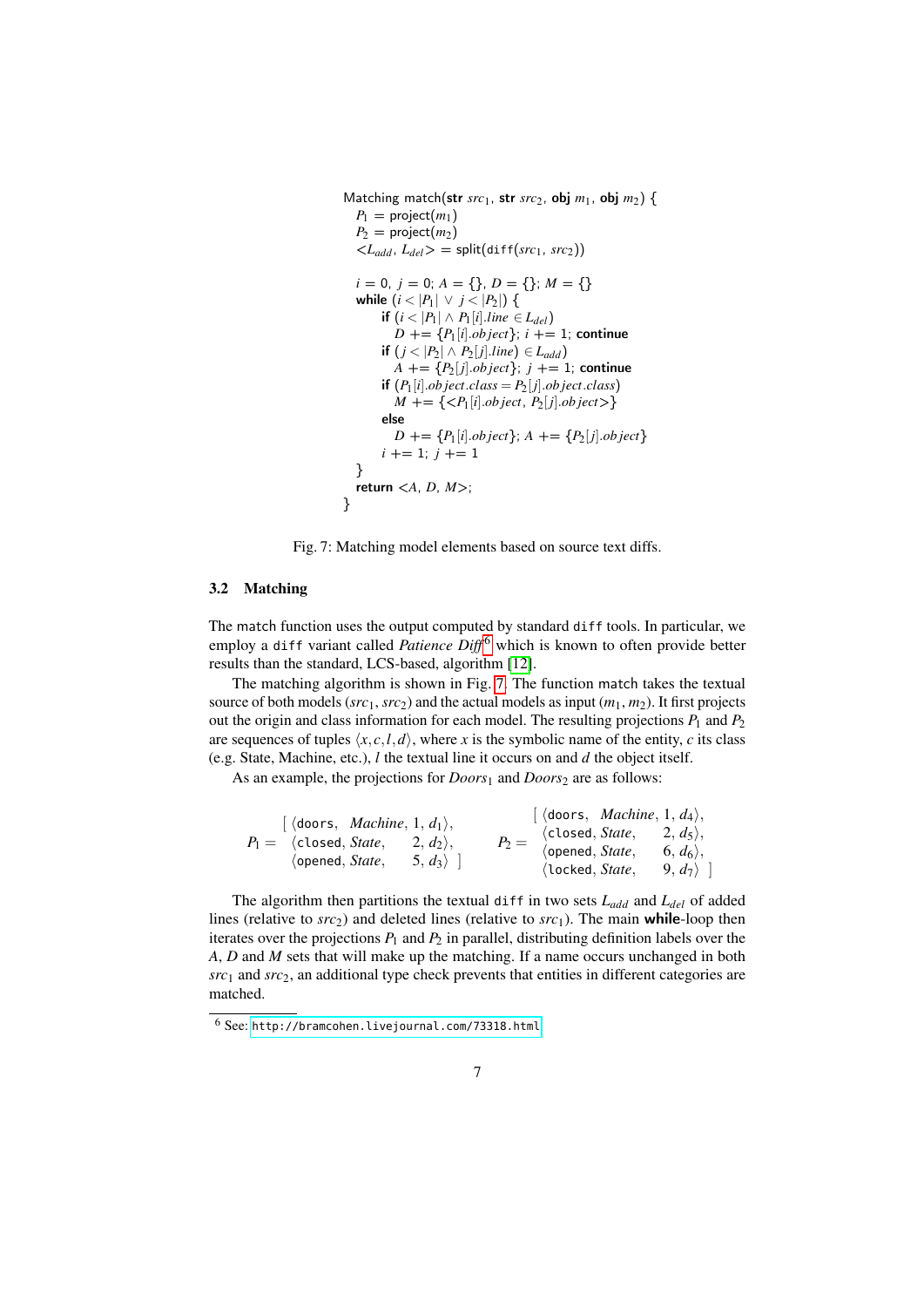The result of matching is a triple  $M = \langle A, D, I \rangle$ , where  $A \subseteq L_Y$  contains new elements in *Y*, *D* ⊆ *L*<sub>*X*</sub> contains elements removed from *X*, and *I* ⊆ *L*<sub>*X*</sub> × *L*<sub>*Y*</sub> represents identified entities.

For instance the matchings between *Doors*<sub>1</sub>, *Doors*<sub>2</sub>, and between *Doors*<sub>2</sub> and *Doors*<sup>3</sup> are:

$$
M_{1,2} = \langle \{d_7\}, \{\}, \{\langle d_1, d_4 \rangle, \langle d_2, d_5 \rangle, \langle d_3, d_6 \rangle\} \rangle
$$
  

$$
M_{2,3} = \langle \{d_{11}\}, \{\}, \{\langle d_4, d_8 \rangle, \langle d_5, d_9 \rangle, \langle d_6, d_{10} \rangle, \langle d_7, d_{12} \rangle\} \rangle
$$

#### <span id="page-7-0"></span>3.3 Differencing

```
list[Operation] diffNodes(obj ctx, obj t_1, obj t_2, Path p, Matching M) {
    assert t_1.class = t_2.class;
    \Delta = \Pifor (f \leftarrow m_1.class.fields) {
      if (f .isPrimitive && t_1[f] \neq t_2[f])
         \Delta += [new SetPrim(ctx, p + [f], t_2[f])];
       else if (f .isContainment)
         if (m_1[f].class = m_2[f].class)
            \Delta + = diffNodes(ctx, t<sub>1</sub>[f], t<sub>2</sub>[f], p + [f], M)
         else
            \Delta += [new SetTree(ctx, p+[f], build(m_2[f], M))]
       \textsf{else if } (f.\textsf{isReference} \ \&\&\ \big|\ M^{-1}[t_2[f]] \neq t_1[f] \ \big|)\varDelta += [new SetRef(ctx, p+[f], \big|M^{-1}[t_2[f]]\big|)]
       else if (f .isList)
         Δ += diffLists(ctx, t<sub>1</sub>[f], t<sub>2</sub>[f], p+[f], M)
  }
 return ∆
}
                            Fig. 8: Differencing nodes.
```
The heavy lifting of TMDIFF is realized by the diffNodes function. It is shown in Fig. [8.](#page-7-0) It receives the current context  $(ctx)$ , the two elements to be compared  $(t<sub>1</sub>$  and *t*2), a Path *p* which is a list recursively built up out of names and indexes and the matching relation to provide reference equality between elements in  $t_1$  and  $t_2$ . diffNodes assumes that both  $t_1$  and  $t_2$  are of the same class. The algorithm then loops over all fields that need to be differenced. Fields can be of four kinds: primitive, containment, reference or list. For each case the appropriate edit operations are generated, and in most cases the semantics is straightforward and standard. For instance, if the field is list-valued, we delegate differencing to an auxiliary function diffLists (not shown) which performs Longest Common Subsequence (LCS) differencing using reference equality. The interesting bit happens when differencing reference fields. References are compared via the matching *M*. Figure [8](#page-7-0) highlights the relevant parts.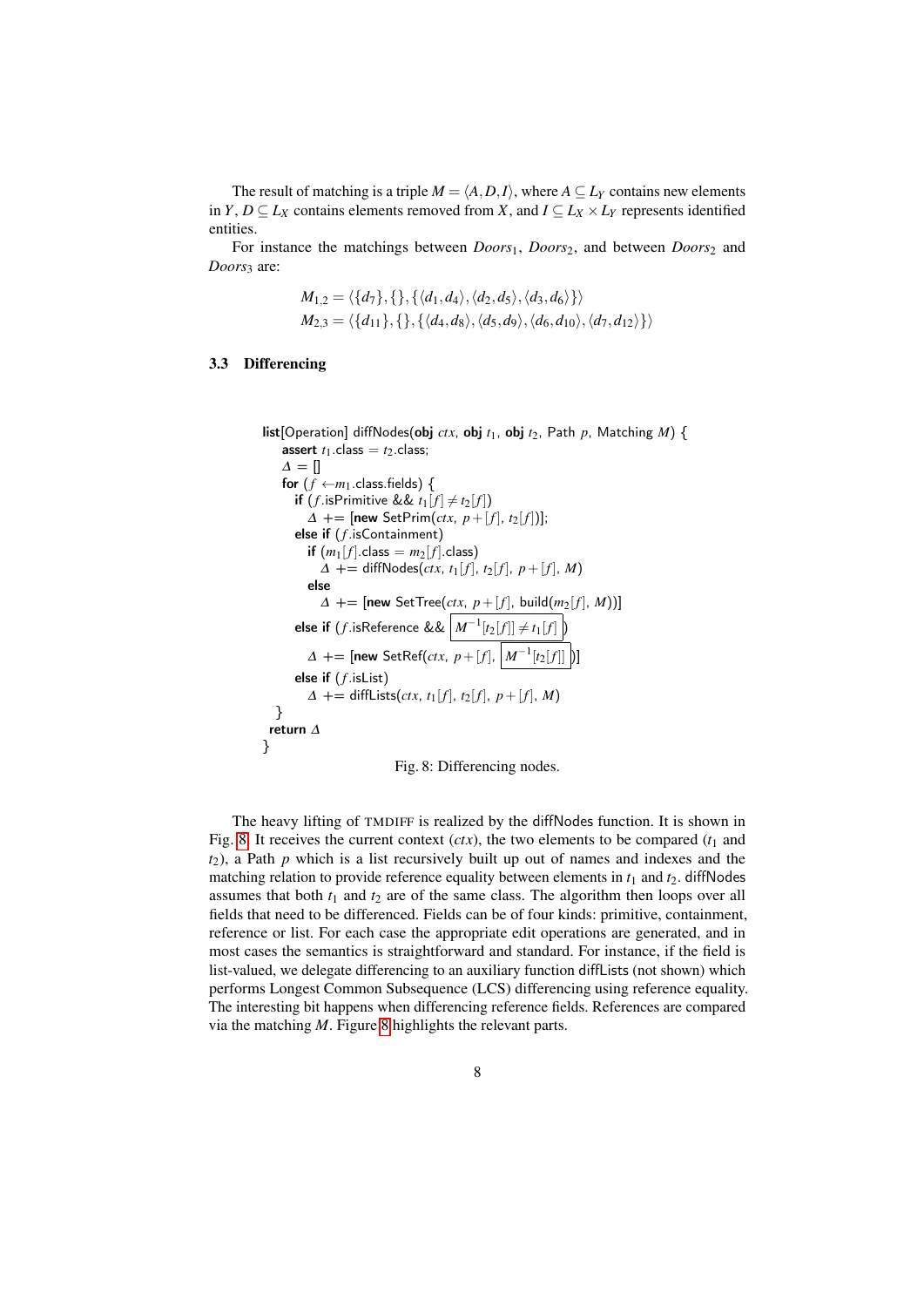In order to know whether two references are "equal", diffNodes performs a reverse lookup in  $M$  on the reference in  $t_2$ . If the result of that lookup is different from the reference in  $t_1$  the field needs to be updated. Recall that *M* was augmented to  $M'$  (cf. Fig. [6\)](#page-5-0) to contain entries for all newly created model elements. As a result, the reverse lookup is always well-defined. Either we find an already existing element of *t*1, or we find a element created as part of  $t_2$ .

# 4 Case study: Derric

#### 4.1 Implementation in RASCAL

We have implemented TMDIFF in RASCAL, a functional programming language for meta programming and a language workbench for developing textual Domain-Specific Languages (DSLs) [\[8\]](#page-14-7). The code for the algorithm, and the application to the example state machine language and the case study can be found on GitHub<sup>[7](#page-8-0)</sup>.

Since RASCAL is a textual language workbench [\[4\]](#page-13-3) all models are represented as text, and then parsed into an abstract syntax tree (AST). Except for primitive values (string, boolean, integer etc.), all nodes in the AST are automatically annotated with source locations to provide basic origin tracking.

Source locations are a built-in data type in RASCAL (loc), and are used to relate sub-trees of a parse tree or AST back to their corresponding textual source fragment. A source location consists of a resource URI, an offset, a length, and begin/end and line/column information. For instance, the name of the closed state in Fig. [2](#page-3-0) is labeled:

|project://textual-model-diff/input/doors1.sl|(22,6,<2,8>,<2,14>)

Because RASCAL is a functional programming language, all data is immutable. As a result graph-like structure cannot be directly represented. Instead we represent the containment hierarchy of a model as an AST, and represent cross-references by explicit relations rel[loc from, loc to], once again using source locations to represent object identities.

#### 4.2 Differencing Derric File Format Descriptions

To evaluate TMDIFF on a real-life DSL and see if it computes reasonable deltas, we have applied it to the version history of *file format specifications*. These file format specifications are written in Derric, a DSL for digital forensics analysis [\[16\]](#page-14-8). Derric is a grammar-like DSL: it contains a top-level regular expression, specifying the binary layout of file formats. Symbols in the regular expression refer to *structures* which define the building blocks of a file format. Each structure, in turn has a number of field declarations, with constraints on length or contents of the field.

There are 3 kinds of semantic entities in Derric: the file format, structures, and fields. Inside the regular expression, symbolic names refer to structures. Structures themselves refer to other structures to express inheritance. Finally, field constraints may refer to fields defined in other structures or defined locally in the enclosing structure.

<span id="page-8-0"></span> $^7$  <https://github.com/cwi-swat/textual-model-diff>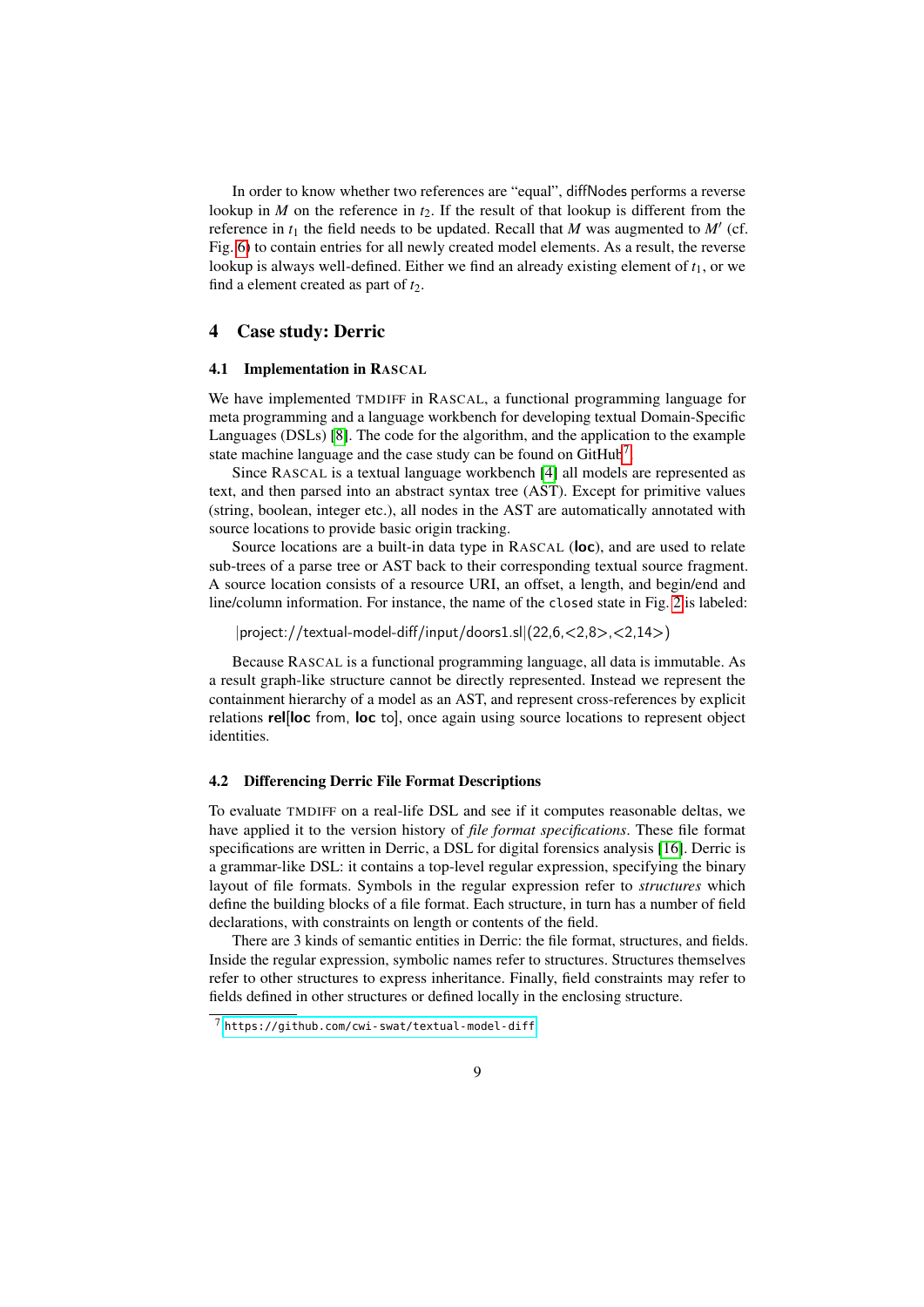In an earlier study, the authors of [\[17\]](#page-14-9) investigated whether Derric could accommodate practical evolution scenarios on Derric programs. This has resulted in a public Github repository, containing the detailed history of three file format descriptions, for GIF, PNG and  $JPEG<sup>8</sup>$  $JPEG<sup>8</sup>$  $JPEG<sup>8</sup>$ .

For each description, we have applied TMDIFF on subsequent revisions, and compared the resulting edit scripts to the ordinary textual diffs produce by the Git version control system<sup>[9](#page-9-1)</sup>. The results are shown in Table [1.](#page-10-0) The first three columns identify the file and the two consecutive revisions (Git hashes) that have been compared. Column 4, 5 indicate the number of lines added and removed, as computed by the standard diff tool used by Git. To approximate the relative size of the changes, column 6 shows the number of line additions and removals per line of code in the source revision. The following eight columns then show how often each of the edit operations occurred in the delta computed by TMDIFF. The results are summarized in the next three columns, showing the total number of operations, the percentage indicating the number of operations per original AST node, and the number of nodes literally built by the delta. The last column contains the log message to provide an intuition of the intent of the revision.

Table [1](#page-10-0) shows that some operations actually were never computed by TMDIFF. For instance, there are no Delete operations. This can be explained from the fact that, indeed, all revisions involve adding elements to the file descriptions; nothing is actually ever deleted.

The operations SetPrim and SetRef did not occur either. The reason is that there are no revisions at that level of granularity. Most changes are additions of structures and/or fields, or changes to the sequence constraints of a file format. In both cases, references and primitives end up as part of InsertTree operations. An example is shown in Fig. [9.](#page-11-0) The left and right columns show fragments of two versions of the GIF file format. The only change is and additional optional element at the end of the **sequence** section. The delta computed by TMDIFF is shown at the bottom of the figure. It consists of a single InsertTree operation. Within the inserted tree, one finds actual references to the structures CommentExtension and DataBlock.

The ratios of changes per total units of change (i.e. lines resp. AST nodes) show that TMDIFF deltas are consistently smaller that the ordinary textual deltas. It is also not the case that a single operation InsertTree operation replaces large parts of the model in one go. The before-last column shows that the number of nodes literally contained in a delta is reasonable. The largest number is 65 (fourth from below). As as comparison, the average number of nodes across all revisions in Table [1](#page-10-0) is 432.

Figure [10](#page-12-0) shows a typical delta computed by TMDIFF on a Derric description. It involves adding a new structure (COMASC) and its two fields (length and data). They are initialized in three InsertTree operations. The last three operations wire the newly created elements into the existing model.

<span id="page-9-0"></span> $^8$  <code><https://github.com/jvdb/derric-eval></code>

<span id="page-9-1"></span><sup>9</sup> The actual command:

git diff --patience --ignore-blank-lines --ignore-all-space *R*<sup>1</sup> *R*<sup>2</sup> *path*.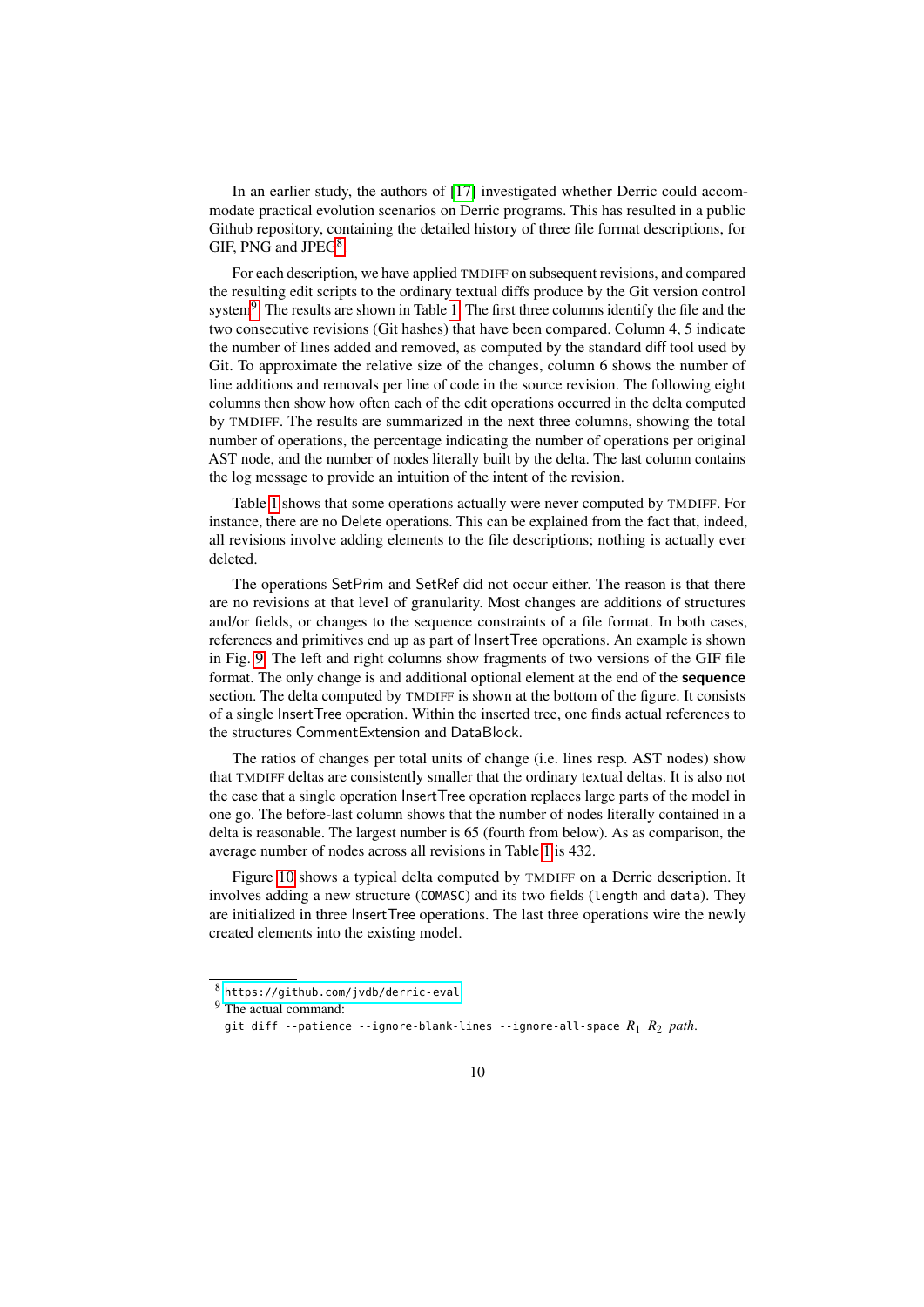<span id="page-10-0"></span>

|                             |                   |                   |                |                | $\{+, -\} / LOC$ (%) | #Create | #Delete   | #InsertTree<br>#InsertRef |                     |                | #Remove<br>#SetPrim<br>#SetRef | #SetTree                |       | #edits/#nodes (%) |   | $\frac{d}{d}$<br>$\frac{d}{d}$<br>$\frac{d}{d}$<br>$\frac{d}{d}$<br>$\frac{d}{d}$<br>$\frac{d}{d}$<br>$\frac{d}{d}$<br>$\frac{d}{d}$<br>$\frac{d}{d}$<br>$\frac{d}{d}$<br>$\frac{d}{d}$<br>$\frac{d}{d}$<br>$\frac{d}{d}$<br><br>$\frac{d}{d}$<br><br><br><br><br><br><br><br><br><br><br><br><br><br><br><br><br><br><br><br><br><br><br><br><br><br><br> |
|-----------------------------|-------------------|-------------------|----------------|----------------|----------------------|---------|-----------|---------------------------|---------------------|----------------|--------------------------------|-------------------------|-------|-------------------|---|------------------------------------------------------------------------------------------------------------------------------------------------------------------------------------------------------------------------------------------------------------------------------------------------------------------------------------------------------------|
| File                        | $R_1$             | $R_{2}$           | $+$ lines      | $-lines$       |                      |         |           |                           |                     |                |                                |                         | Total |                   |   |                                                                                                                                                                                                                                                                                                                                                            |
| gif.derric                  |                   | fc43456 2c28d2a   | $\overline{2}$ | $\overline{2}$ | 2.8                  |         | $1\quad0$ | $\overline{0}$            | $\overline{2}$<br>1 | $\overline{0}$ | $\overline{0}$                 | 1                       |       | 51.2              | 8 | Removed required value range on GraphicControlExten-                                                                                                                                                                                                                                                                                                       |
|                             |                   |                   |                |                |                      |         |           |                           |                     |                |                                |                         |       |                   |   | sion.DisposalMethod.                                                                                                                                                                                                                                                                                                                                       |
|                             |                   | 2c28d2a a3cb744   |                | 2 <sub>2</sub> | 2.8                  |         |           | 0 0 1 0                   |                     |                | 1 0 0                          | $\bf{0}$                |       | 2 0.5 12          |   | Added optional GraphicControlExtension to initial Com-                                                                                                                                                                                                                                                                                                     |
|                             |                   |                   |                |                |                      |         |           |                           |                     |                |                                |                         |       |                   |   | mentExtension subsequence.                                                                                                                                                                                                                                                                                                                                 |
|                             |                   | a3cb744 7cd6500   |                | 54             | 6.4                  |         |           |                           | 0 0 2 0 1 0 0 0     |                |                                |                         |       |                   |   | 3 0.7 10 GraphicControlExtension is now optional in the main se-<br>quence.                                                                                                                                                                                                                                                                                |
|                             |                   | 7cd6500 cd76b13   |                | $1\quad4$      | 3.5                  |         |           |                           | 0 0 1 0 7 0 0       |                |                                | $\mathbf{0}$            |       |                   |   | 8 1.9 8 Removed last three fields from Application Extension.                                                                                                                                                                                                                                                                                              |
|                             |                   | cd76b13 46379ec   |                | 2 <sub>2</sub> | 2.9                  |         |           | 0 0 1 0                   |                     |                | 1 0 0                          | $\mathbf{0}$            |       |                   |   | 2 0.5 13 Added optional GraphicControlExtension to final Com-                                                                                                                                                                                                                                                                                              |
|                             |                   |                   |                |                |                      |         |           |                           |                     |                |                                |                         |       |                   |   | mentExtension subsequence.                                                                                                                                                                                                                                                                                                                                 |
|                             |                   | 46379ec d09ac40   |                | 2 <sub>2</sub> | 2.9                  |         |           |                           | 0 0 1 0 1 0 0 0     |                |                                |                         |       |                   |   | 2 0.5 1 Trailer is now optional.                                                                                                                                                                                                                                                                                                                           |
|                             |                   | d09ac40 9b3f919   |                | 2 <sub>2</sub> | 2.9                  |         |           | 0 0 1 0                   |                     | 1 0 0          |                                | $\boldsymbol{0}$        |       | 2 0.5             |   | 1 ZeroBlock is now optional in the main sequence.                                                                                                                                                                                                                                                                                                          |
|                             |                   | 9b3f919 872cd67   |                | 2 <sub>1</sub> | 2.2                  |         |           |                           | 0 0 1 0 0 0 0       |                |                                | $\mathbf{0}$            |       | $1\,0.2$          |   | 2 Added optional CommentExtension subsequence with a sin-<br>gle DataBlock and no ZeroBlock to main sequence.                                                                                                                                                                                                                                              |
| png.derric d71a7c4 3922516  |                   |                   |                |                | 22 2 17.1            |         |           |                           |                     |                |                                |                         |       |                   |   | $\begin{bmatrix} 10 & 0 & 1 & 5 & 1 & 0 & 0 & 10 & 27 & 7.8 & 32 \end{bmatrix}$ Added private Macromedia (Adobe) Fireworks chunks prVW,<br>mkBF, mkTS, mkBS and mkBT.                                                                                                                                                                                      |
|                             |                   | 3922516 f97370b   |                | 6 2            | 5.                   |         |           | 2011                      |                     |                | $1\,0\,0$                      | $\overline{\mathbf{c}}$ |       | 7 1.8             |   | 8 Added vpAg structure.                                                                                                                                                                                                                                                                                                                                    |
|                             |                   | f97370b 3780274   |                | 62             | 4.9                  |         |           | 2 0 1 1                   |                     |                | 1 0 0                          | $\boldsymbol{2}$        |       | 7 1.8             |   | 8 Added oFFs structure.                                                                                                                                                                                                                                                                                                                                    |
|                             |                   | 3780274 cc7f2f3   |                | 6 2            | 4.8                  |         |           | 2 0 1 1                   |                     |                | 1 0 0                          | $\overline{c}$          |       | 7 1.7             |   | 8 Added tpNG structure.                                                                                                                                                                                                                                                                                                                                    |
|                             |                   | cc7f2f3 7c32673   |                | 6 1            | 4.1                  |         |           |                           | 2 0 1 1 0 0 0       |                |                                | $\overline{2}$          |       | 6 1.4             |   | 7 Added bBPn structure.                                                                                                                                                                                                                                                                                                                                    |
|                             |                   | 7c32673 454152a   | 10 2           |                | 6.8                  |         |           |                           | 4 0 1 2 1 0 0       |                |                                | $\overline{4}$          |       |                   |   | 12 2.8 14 Added cmOD and cpIp structures.                                                                                                                                                                                                                                                                                                                  |
|                             |                   | 454152a bdbf985   |                | 6 2            | 4.3                  |         |           | 2 0 1 1                   |                     |                | 1 0 0                          | $\overline{c}$          |       |                   |   | 7 1.6 8 Added meTa structure.                                                                                                                                                                                                                                                                                                                              |
|                             | bdbf985 3caa428   |                   |                | 6 2            | 4.2                  |         |           |                           | 2 0 1 1 1 0 0       |                |                                | $\overline{2}$          |       | 7 1.5             |   | 8 Added eXIF structure.                                                                                                                                                                                                                                                                                                                                    |
|                             |                   | 3caa428 6b0cca9   |                | 2 <sub>2</sub> | 2.1                  |         |           | 0 0 1 0                   |                     |                | 1 0 0                          | $\theta$                |       | 2 0.4             |   | 2 Modified sequence to allow the oFFs structure to occur after                                                                                                                                                                                                                                                                                             |
|                             | 6b0cca9 ec33a53   |                   |                | 2 <sub>2</sub> | 2.1                  |         |           |                           |                     |                |                                |                         |       |                   |   | the bKGD structure.                                                                                                                                                                                                                                                                                                                                        |
|                             |                   |                   |                |                |                      |         |           |                           | 0 0 1 0 1 0 0 0     |                |                                |                         |       |                   |   | 2 0.4 2 Modified sequence to allow the bKGD to occur before the                                                                                                                                                                                                                                                                                            |
|                             | ec33a53   fddce35 |                   |                | 22             | 2.1                  |         |           | 0 0 1 0                   |                     |                | 1 0 0                          | $\bf{0}$                |       |                   |   | PLTE structure.<br>2 0.4 1 IEND is now optional.                                                                                                                                                                                                                                                                                                           |
|                             |                   | fddce35 20b63f0   |                | 62             | 4.1                  |         |           |                           | 2 0 1 1 1 0 0       |                |                                | $\sqrt{2}$              |       | 7 1.5             |   | 8 Added gIFg structure.                                                                                                                                                                                                                                                                                                                                    |
|                             |                   | 20b63f0 b8cd1d9   |                | 6 2            | 4.1                  |         |           |                           | 2 0 1 1 1 0 0       |                |                                | $\boldsymbol{2}$        |       | 7 1.5             |   | 8 Added tpNg structure.                                                                                                                                                                                                                                                                                                                                    |
|                             |                   | b8cd1d9 f096d6c   | 6              | 2              | 4.                   |         |           | 2 0 1 1                   |                     |                | $1\ 0\ 0$                      | $\overline{2}$          |       |                   |   | 7 1.4 8 Added cmPP structure.                                                                                                                                                                                                                                                                                                                              |
|                             |                   | f096d6c   cff3430 | 10 2           |                | 5.9                  |         |           | 4 0 1 2                   |                     |                | 1 0 0                          | $\overline{4}$          |       |                   |   | 12 2.4 14 Added acTL and fcTL structures.                                                                                                                                                                                                                                                                                                                  |
|                             |                   | cff3430 a691cde   |                | 2 <sub>2</sub> | 1.9                  |         |           | 0 0 1 0                   |                     |                | 1 0 0                          | $\overline{0}$          |       |                   |   | 2 0.4 2 Modified sequence to allow the vpAg to occur before the                                                                                                                                                                                                                                                                                            |
|                             |                   |                   |                |                |                      |         |           |                           |                     |                |                                |                         |       |                   |   | PLTE structure.                                                                                                                                                                                                                                                                                                                                            |
|                             |                   | a691cde bdc85e9   |                | 6 2            | 3.8                  |         |           | 2 0 1 1                   |                     |                | 1 0 0                          | $\overline{2}$          |       |                   |   | 7 1.4 8 Added pRVW structure.                                                                                                                                                                                                                                                                                                                              |
|                             |                   | bdc85e9 399fb54   |                | 2 <sub>2</sub> | 1.8                  |         |           | 0 0 1 0                   |                     |                | 1 0 0                          | $\mathbf{0}$            |       | 2 0.4             |   | 2 Modified sequence to allow the cmOD, cpIp and meTa struc-                                                                                                                                                                                                                                                                                                |
|                             |                   |                   |                |                |                      |         |           |                           |                     |                |                                |                         |       |                   |   | tures to occur before the IDAT structure.                                                                                                                                                                                                                                                                                                                  |
| jpeg.derric 590a396 c1b3578 |                   |                   |                |                | 7 2 10.3             |         |           | 3 0 2 1                   |                     |                | 200                            | 3                       |       |                   |   | 11 3.8 28 Added APP0Picasa.                                                                                                                                                                                                                                                                                                                                |
|                             |                   | c1b3578 6ebbad4   |                | 2 <sub>2</sub> | 4.3                  |         |           | 0 0 2 0                   |                     |                | 200                            | $\mathbf{0}$            |       |                   |   | 4 1.3 18 Modified sequence to allow APP0JFXX to appear as first                                                                                                                                                                                                                                                                                            |
|                             |                   |                   |                |                |                      |         |           |                           |                     |                |                                |                         |       |                   |   | APP structure.                                                                                                                                                                                                                                                                                                                                             |
|                             |                   | 6ebbad4 ef0329b   | 10 2           |                | 13.                  |         |           |                           | 5 0 2 1 2 0 0       |                |                                |                         |       |                   |   | 5 15 4.9 37 Added APP14Adobe.                                                                                                                                                                                                                                                                                                                              |
|                             |                   | ef0329b d679520   | 10 2           |                | 12.                  |         |           | 5 0 2 1                   |                     |                | 2 0 0                          | 5                       |       |                   |   | 15 4.5 37 Added APP13Photoshop.                                                                                                                                                                                                                                                                                                                            |
|                             |                   | d679520 fce26b3   |                | 2 <sub>2</sub> | 3.7                  |         |           |                           | 0 0 2 0 2 0 0 0     |                |                                |                         |       |                   |   | 4 1.1 19 The APP-only sequence is now optional.                                                                                                                                                                                                                                                                                                            |
|                             |                   | fce26b3 bbe0bf1   |                | 42             | 5.6                  |         |           | $0 \t0 \t2 \t1$           |                     |                | 1 0 0                          | $\bf{0}$                |       | 4 1.1             |   | 3 EOI is no longer required, but SOS is now required.                                                                                                                                                                                                                                                                                                      |
|                             |                   | bbe0bf1 13f1e56   |                | 4 3            | 6.4                  |         |           | 2 0 3 1                   |                     |                | 3 0 0                          |                         |       |                   |   | $2 11$ 2.9 23 Added SOF1 structure.                                                                                                                                                                                                                                                                                                                        |
|                             | 13f1e56 6a8b0d7   |                   |                |                | 14 8 19.8            |         |           |                           | 5 0 6 4 11 0 0      |                |                                |                         |       |                   |   | $5 317.965 $ Added 0xFF padding.                                                                                                                                                                                                                                                                                                                           |
|                             |                   | 6a8b0d7 acfab2d   |                | 5 3            | 6.8                  |         |           | 2 0 3 1                   |                     |                | 3 0 0                          |                         |       |                   |   | $2 11$ 2.3 59 Added SOF3 structure.                                                                                                                                                                                                                                                                                                                        |
|                             |                   | acfab2d 712e583   |                | 7 1            | 6.7                  |         |           | 2 0 3 1                   |                     |                | 1 0 0                          | $\overline{2}$          |       |                   |   | 9 1.8 47 Added COMElanGmk variant of COM.                                                                                                                                                                                                                                                                                                                  |
|                             |                   | 712e583 afb17f7   | 8              | -1             | 7.2                  |         |           |                           | 3 0 2 1 0 0 0       |                |                                | $\vert$ 3               |       |                   |   | 9 1.6 15 Added COMASC variant of COM.                                                                                                                                                                                                                                                                                                                      |

Table 1: Applying TMDIFF to revisions of Derric fileformat specifications.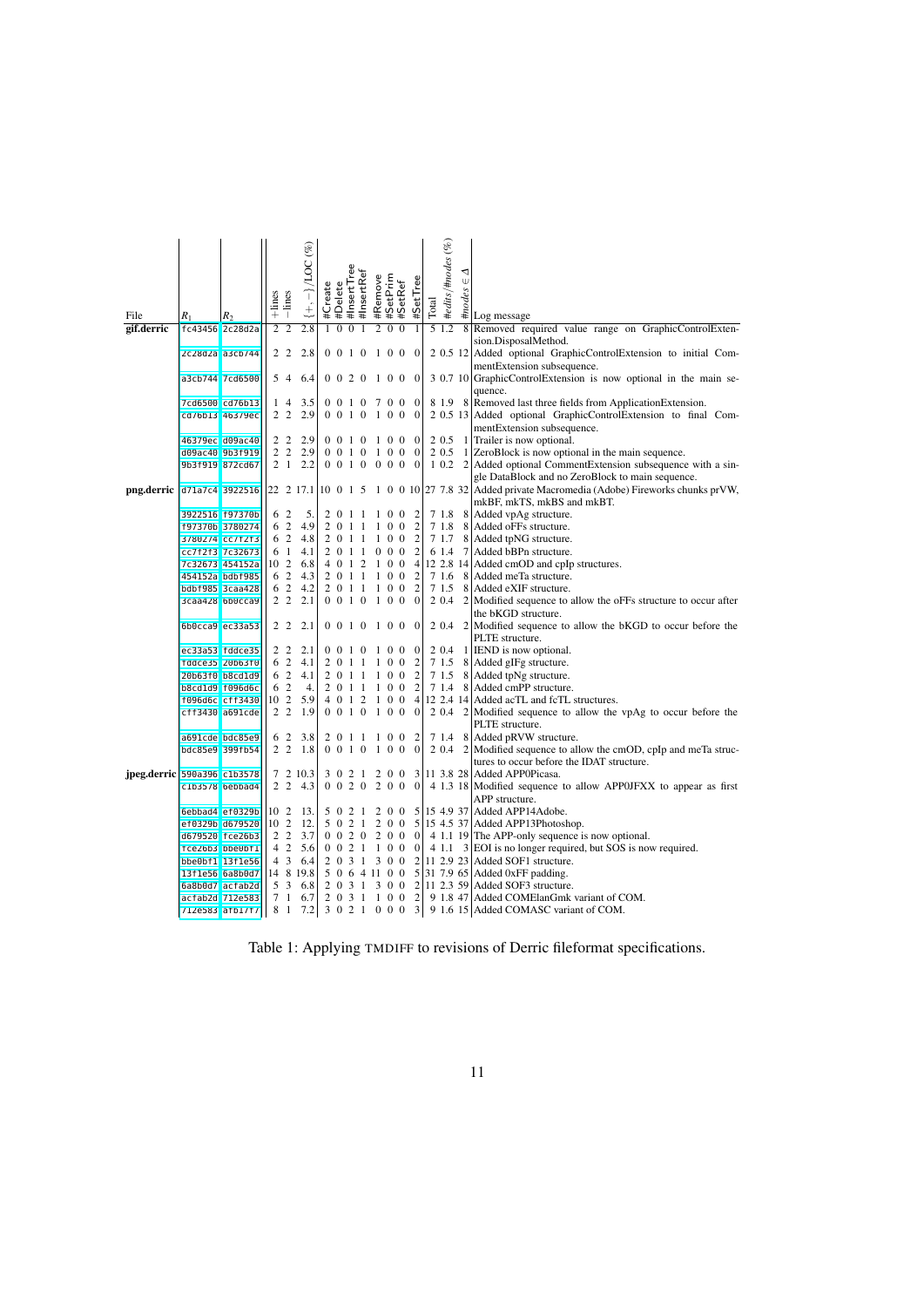```
format gif<sup>co</sup>
sequence
  (Header87a Header89a)
 LogicalScreenDesc
  GraphicControlExtension?
  (
    [TableBasedImage CompressedDataBlock*]
    [PlainTextExtension DataBlock*]
    [ApplicationExtension DataBlock*]
    [CommentExtension DataBlock*]
  )
  ZeroBlock?
  (
    [GraphicControlExtension?
      TableBasedImage CompressedDataBlock*
      ZeroBlock]
    [GraphicControlExtension?
      PlainTextExtension DataBlock* ZeroBlock]
    [ApplicationExtension DataBlock* ZeroBlock]
    [GraphicControlExtension? CommentExtension
      DataBlock* ZeroBlock]
  \lambdaTrailer?
...
CommentExtension = ...
DataBlock\mathbf{D} = ...
                                                     format gif
                                                     sequence
                                                       (Header87a Header89a)
                                                       LogicalScreenDesc
                                                       GraphicControlExtension?
                                                       (
                                                         [TableBasedImage CompressedDataBlock*]
                                                         [PlainTextExtension DataBlock*]
                                                         [ApplicationExtension DataBlock*]
                                                         [CommentExtension DataBlock*]
                                                       )
ZeroBlock?
                                                       (
                                                         [GraphicControlExtension?
                                                            TableBasedImage CompressedDataBlock*
                                                           ZeroBlock]
                                                         [GraphicControlExtension?
                                                           PlainTextExtension DataBlock* ZeroBlock]
                                                         [ApplicationExtension DataBlock* ZeroBlock]
                                                          [GraphicControlExtension? CommentExtension
                                                           DataBlock* ZeroBlock]
                                                       )*
                                                       [CommentExtension DataBlock]?
                                                       Trailer?
                                                     ...
```
 $d0.\text{sequence}[6] = \text{Optional}(\text{Seq}([d1, d2]))$ 

Fig. 9: A minimal change to the sequence part of a Derric description of GIF. A single line is added on right (underlined). At the bottom the edit script computed by TMDIFF (between [9b3f919](https://github.com/jvdb/derric-eval/commit/9b3f919) and [872cd67](https://github.com/jvdb/derric-eval/commit/872cd67))

# 5 Discussion and Related Work

The case-study of the previous section shows that TMDIFF computes reasonable deltas on realistic evolution scenarios on DSL programs. In this section we discuss a number of limitations of TMDIFF and directions for further research.

The matching of entities uses textual deltas computed by diff as a guiding heuristic. In rare cases this affects the quality of the matching. For instance, diff works at the granularity of a line of code. As a result, *any* change on a line defining a semantic entity will incur the entity to be marked as added. The addition of a single comment may trigger this incorrect behavior. Furthermore, if a single line of code defined multiple entities, a single addition or removal will trigger the addition of all other entities. Nevertheless, we expect entities to be defined on a single line most of the time.

If not, the matching process can be made immune to such issues by first prettyprinting a textual model (without comments) before performing the textual comparison. The pretty-printer can then ensure that every definition is on its own line. Note, that simply projecting out all definition names and performing longest common subsequence (LCS) on the result sequences abstracts from a lot of textual context that is typically used by diff-like tools. In fact, this was our first approach to matching. The resulting matching, however, contained significantly more false positives.

Another factor influencing the precision of the matchings is the dependence on the textual order of occurrence of names. As a result, when entities are moved around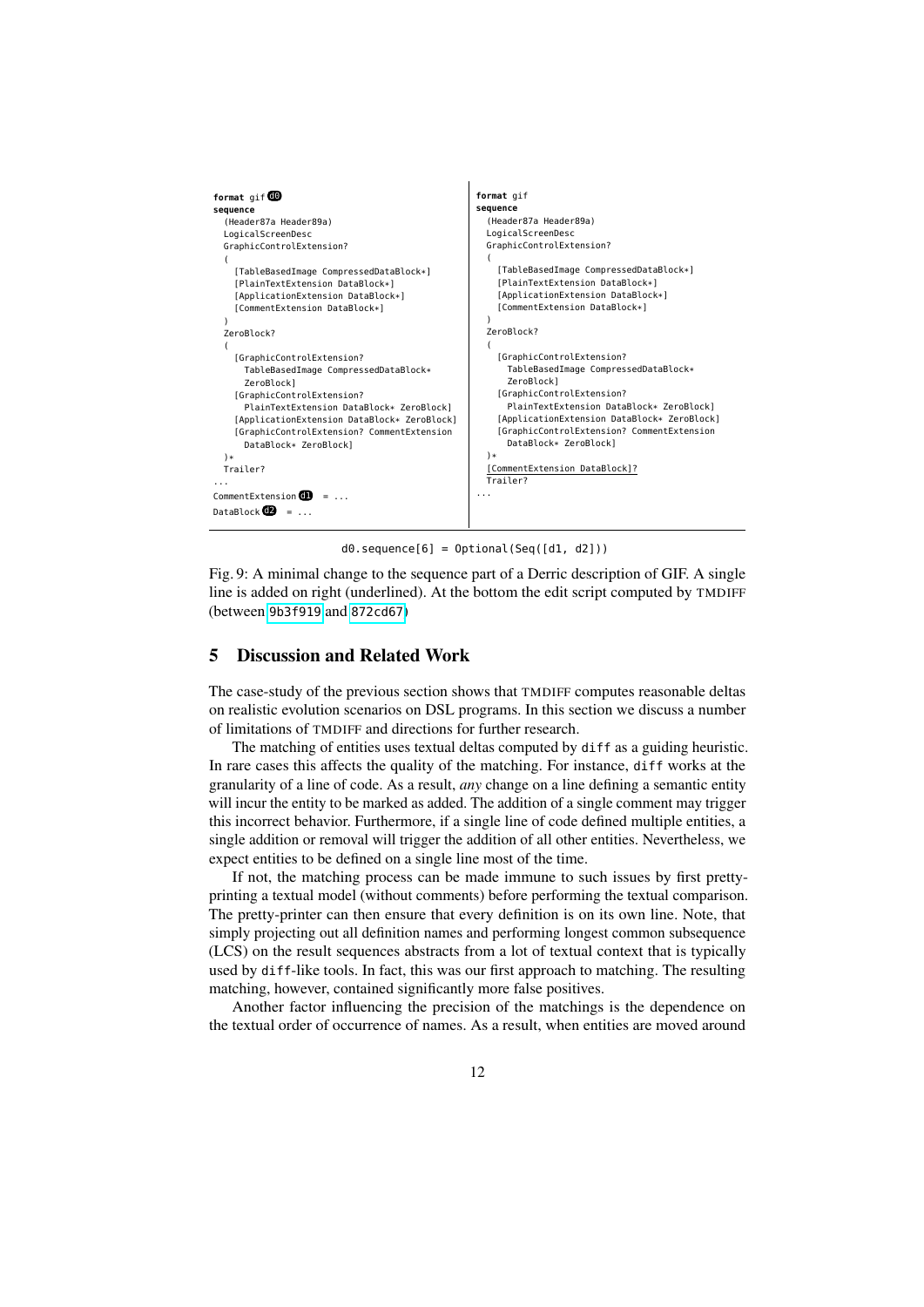```
format<sup>(1</sup>a jpeg
sequence
  S<sub>0</sub>T
  PADDING*
  COMASC?
  ...
PADDING \oplus = \ldotsCOM \bullet \bullet = \ldotsCOMASC \bullet = COM \{length d1 : lengthOf(data) size 2;
 data 1 : "Created by AccuSoft Corp.", 0;
}
                                                   create Field d0
                                                   create Field d1
                                                   create Term d2
                                                   d0 = Field("data",[Exps([
                                                     Str("Created_by_AccuSoft_Corp."),
                                                     Num(0)])])
                                                   d1 = Field("length",[Exps([d0]),
                                                     Qualifier(Size(Num(2)))])
                                                   d2 = Struct("COMASC",d3,[d1,d0])
                                                   d4.\nsequence[1] = \text{Iter}(d5)d4.\nsequence[2] = \n    \text{Optional}(d2)d4.structs[21] = d2
```
Fig. 10: Fragment of revision [afb17f7](https://github.com/jvdb/derric-eval/commit/afb17f7) of jpeg.derric (left, added lines are underlined), and the relevant part of the TMDIFF delta from revision [712e583](https://github.com/jvdb/derric-eval/commit/712e583) to [afb17f7](https://github.com/jvdb/derric-eval/commit/afb17f7) (right).

without any further change, TMDIFF will not detect it. We have experimented with a simple move detection algorithm to mitigate this problem, however, this turned out to be too computationally expensive. Fortunately, edit distance problems with moves are well-researched, see, e.g., [\[15\]](#page-14-10). A related problem is that TMDIFF will always see renames as an addition and removal of an entity. Further research is needed if renames of entities can be detected, for instance by matching up additions and removals of entities, where the deleted node and the added node are the same, modulo the renaming.

Much work has been done in the research area of model comparison that relates to TMDIFF. We refer to a survey of model comparison approaches and applications by Stephan and Cordy for an overview [\[14\]](#page-14-11). In the area of model comparison, *calculation* refers to identifying similarities and differences between models, *representation* refers to the encoding form of the similarities and differences, and *visualization* refers to presenting changes to the user [\[9,](#page-14-12) [14\]](#page-14-11). Here we focus on the calculation aspect.

Calculation involves matching entities between model versions. Strategies for matching model elements include matching by 1) *static identity*, relying on persistent global unique entity identifiers; 2) *structural similarity*, comparing entity features; 3) *signature*, using user defined comparison functions; 4) *language specific algorithms* that use domain specific knowledge [\[14\]](#page-14-11). With respect to this list, our approach represents a new point in the design space: matching by textual alignment of names.

The differencing algorithm underlying TMDIFF is directly inspired by Alanen and Porres' seminal work [\[1\]](#page-13-0). The identification map *M* between model elements is explicitly mentioned, but the main algorithm assumes that model element identities are stable. Additionally, TMDIFF supports elements without identity. In that case, TMDIFF performs a structural diff on the containment hierarchy (see, e.g., [\[20\]](#page-14-5)).

TMDIFF's differencing strategy resembles the model merging technique used Ensō [\[18\]](#page-14-13). The Enso "merge" operator also traverses a spanning tree of two models in parallel and matches up object with the same identity. In that case, however, the objects are identified using primary keys, relative to a collection (e.g., a set). This means that matching only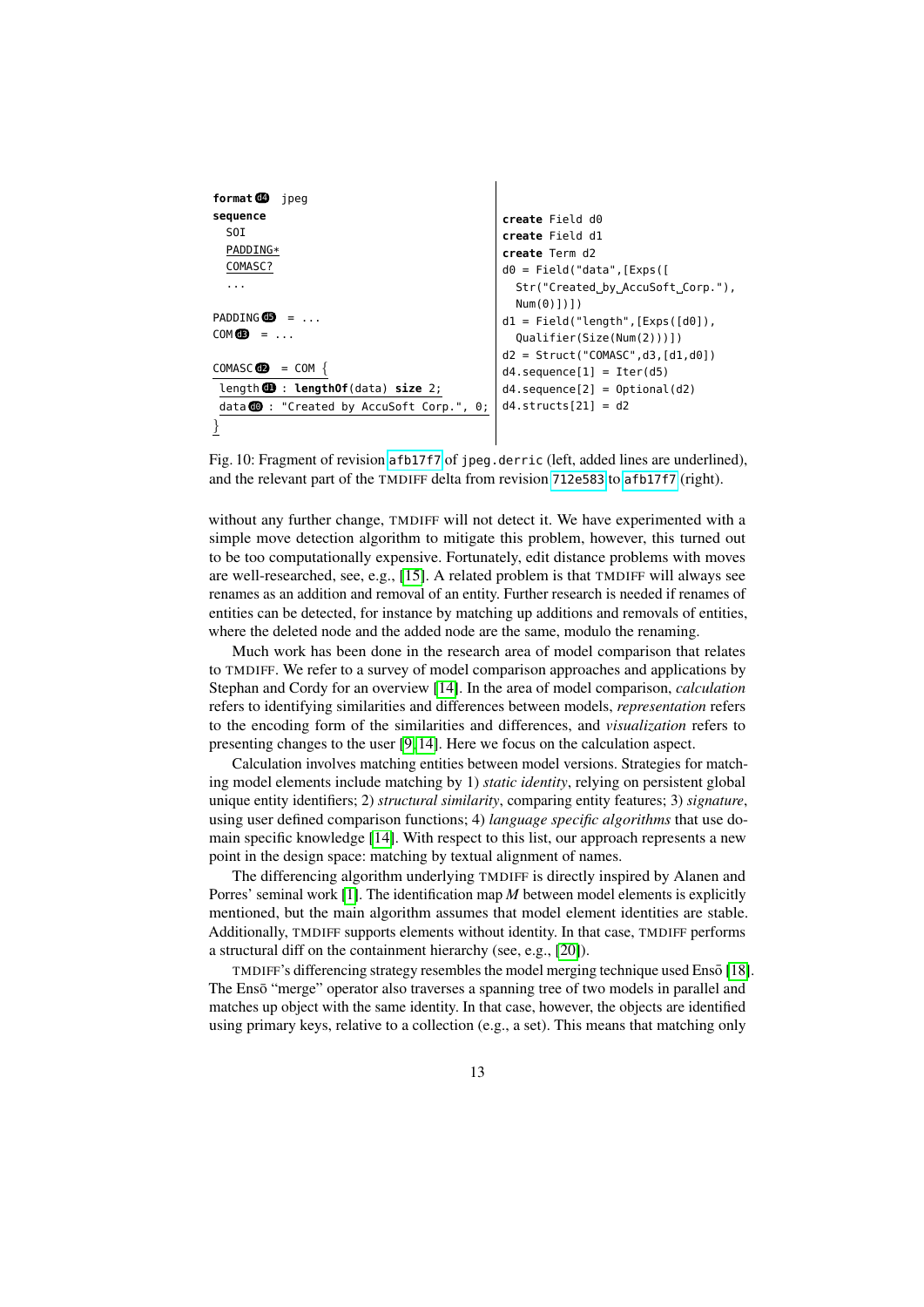happens between model elements at the same syntactic level of the spanning tree of an Ensō model. As a result, it cannot deal with "scope travel" as in Fig. [2c](#page-3-0), where the locked state moved from the global state to the locking scope. On the other hand, the matching is more precise, since it is not dependent on the heuristics of textual alignment.

Epsilon is a family of languages and tools for model transformation, model migration, refactoring and comparison [\[10\]](#page-14-14). It integrates HUTN [\[13\]](#page-14-15), the OMG's Human Usable Text Notation, to serialize models as text. As result, which elements define semantic identities is known for each textual serialization. In other words, unlike in our setting, HUTN provides a fixed concrete syntax with fixed scoping rules. TMDIFF allows languages to have custom syntax, and custom binding semantics.

### 6 Conclusion

Accurately differencing models is important for managing and supporting the evolution of models. Representing models as text, however, poses a challenge for model differencing algorithms, because the identity of model elements is not stable across revisions.

In this paper we have shown how this challenge could be addressed by constructing the mapping between model elements using origin tracking and traditional textual differencing. Origin tracking traces the identity of an element back to the symbolic name that defines it in the textual source of a model. Using textual differencing these names can be aligned between versions of a model. Combining the origin relation and the alignment of names is sufficient to identify the model elements themselves. It then becomes possible to apply standard model differencing algorithms.

Based on these techniques, we have presented TMDIFF, a fully language parametric approach to textual model differencing. A prototype of TMDIFF has been implemented in the RASCAL meta programming language [\[8\]](#page-14-7). The prototype was used to illustrate the feasibility of TMDIFF by reconstructing the version history of existing textual models. The models in question are file format descriptions in an independently developed DSL in the domain of in digital forensics [\[16\]](#page-14-8).

Although the work presented in this paper shows promise, important directions for further research remain. First of all, it is unclear if the deltas produced by TMDIFF are on average smaller than the deltas produced by, for instance, EMFCompare [\[3\]](#page-13-2), for languages which have scoping aligned with the containment hierarchy. Further evaluation should also include benchmarking the size and speed of differencing against a broader set of practical examples.

# References

- <span id="page-13-0"></span>1. Alanen, M., Porres, I.: Difference and Union of Models. In: UML. (2003) 2–17
- <span id="page-13-1"></span>2. Brun, C., Pierantonio, A.: Model Differences in the Eclipse Modeling Framework. UPGRADE, The European Journal for the Informatics Professional 9(2) (2008) 29–34
- <span id="page-13-2"></span>3. Eclipse Foundation: EMF Compare Project. <https://www.eclipse.org/emf/compare/>
- <span id="page-13-3"></span>4. Erdweg, S., van der Storm, T., Völter, M., et al.: The State of the Art in Language Workbenches. In: SLE. Volume 8225 of LNCS., Springer (2013) 197–217